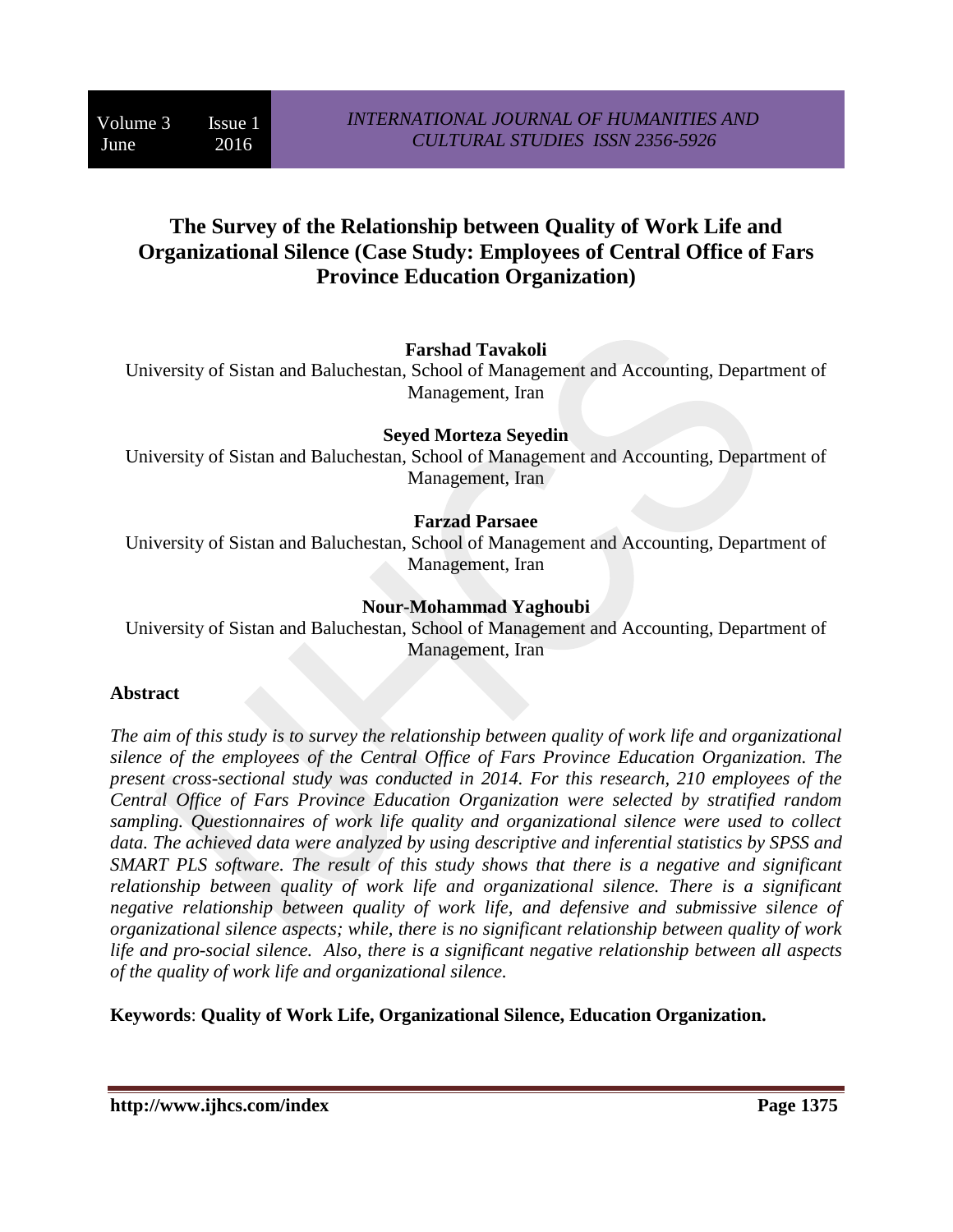#### **Introduction**

Today, the most important source for the success of any organization is its human resources. Hence, organizations allocate significant resources to employ, develop and motivate valuable and talented people; and do not want skilled and talented people to leave at all (Ullah and Yasmin, 2013, p. 5). The concept of quality of work life was introduced for the first time in 1960s. The main application of quality of work life is for the employees and their work conditions. Quality of work life consists of the limit that members of the organization are able to meet their demands and needs through personal experience with the organization q2. The quality of work life implies the employees' satisfaction with work life. This concept is a mental phenomenon which is influenced by people's perceptions and emotions q9. Attention to the quality of work life creates favorable effects in the organization. Narehan et al. (2014) believed that attention to the quality of work life, creates jobs and desirable and pleasant working conditions for the employees. Also, the high quality of work life is crucial for the organizations to achieve high performance and growth in profitability.

On the other hand, organizations expect their employees to be more responsive and innovative and talk about organizational problems; but many employees state that their organizations do not support open communication and knowledge sharing. When a majority of employees prefer to remain silent about organizational issues, it will become a widespread behavior (Cinar et al, 2013, p. 314) that researchers such as Morrison and Millikan (2000), Van Dayn et al. (2003) and Vakola and Bouradas (2005) referred to as the organizational silence. Organizational silence is a global problem and not limited to a specific spectrum of countries (Samadi et al., 2013, p. 557). This organizational phenomenon is an inefficient process that wastes costs and organizational efforts and appears in different forms such as collective silence in the meetings, the low level of participation in organizational programs, a low level of public detrition, etc. Finding a solution to eliminate the silence of the employees will bring great value to managers and can provide the dynamics in organization (Rezabeygi and almasi, 2014, p. 300).

Employees of Education Organization are of high importance due to their role in making important decisions related to the most sensitive periods of teaching the country teenagers. These decisions will have great effects on sustainable development of the country in long term and cause the country's path to be affected towards the achievements of the goals of plan of the year 2025. Therefore, managers of Education Organization should provide means of organizational voice of their employees and provide such conditions that employees express their ideas frankly and do not indifferently ignore the organizational problems; so in this study, considering the quality of work life can influence organizational silence, researchers seek to answer the question whether there is a significant relationship between quality of work life and organizational silence.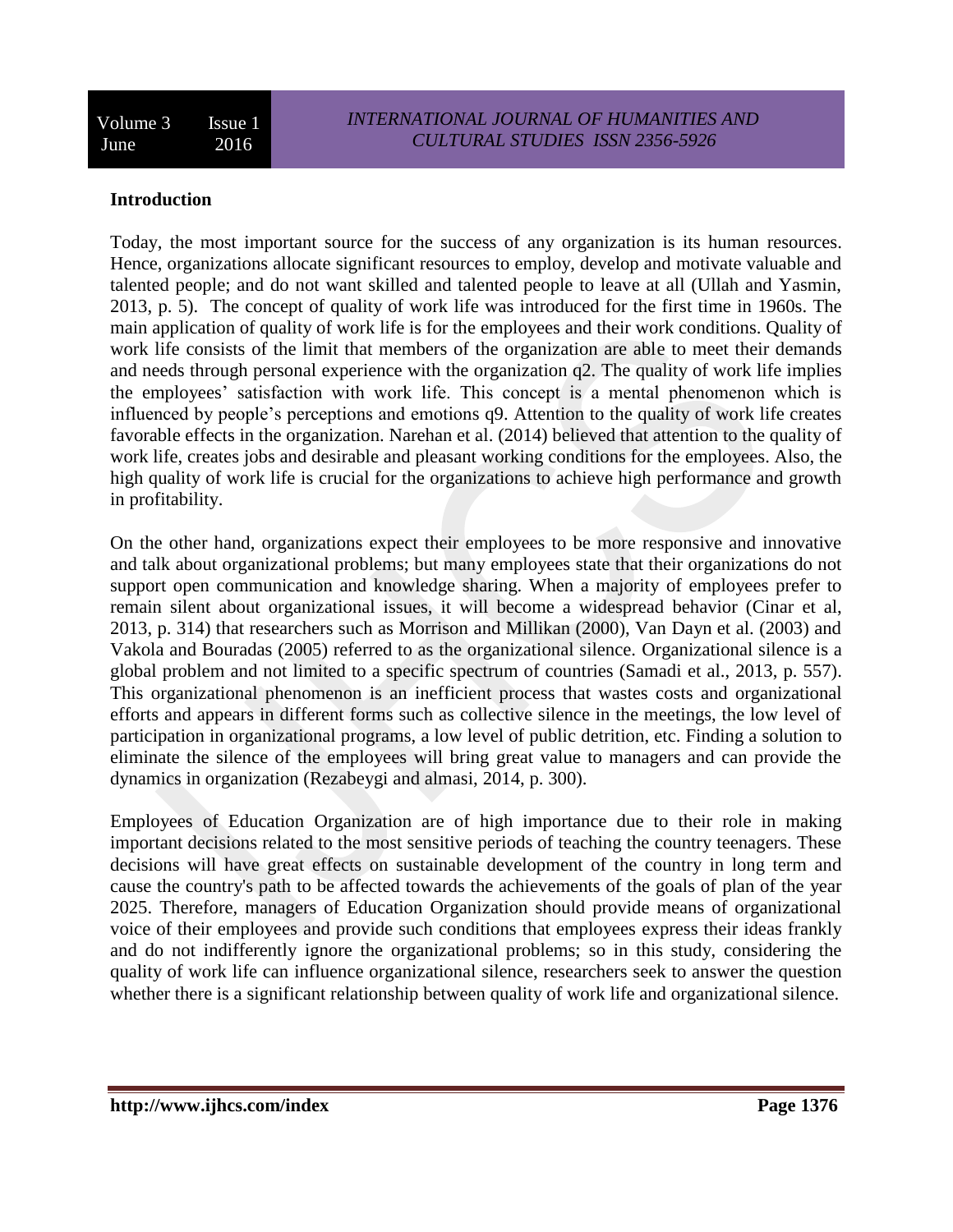#### **Theoretical Background**

#### **Quality of Work Life**

In the new millennium, the concept of quality of work life has become into one of the important organizational issues (Ooi et al, 2013, p. 74). This concept was first introduced in the 1960s (Al-Qutop and Harrim, 2011, p. 195). The quality of work life is a complex existence that is affected by and in interaction with many aspects of business and personal lives of the employees (Almalki et al, 2012, p. 2). Quality of work life is to create desirable working conditions by providing rewards, job security, career development opportunities and other cases will lead to support employees and increase their satisfaction (Nanjundeswaraswamy and Swamy, 2013, p. 201). According to Dargahi and Yazdi (2007, p. 630) the quality of work life is a comprehensive program aimed at improving satisfaction, flexible learning in the workplace as well as helping the employees to manage changes well.

Quality of work life requires an organizational and structural atmosphere that is indeed to encourage, facilitate, strengthen, challenge and provide a way to improve existing procedures in the organization's operations (Sandhya Nair, 2013, p. 35).

Quality of work life sees the people in the organization as an asset. Through this approach, they are allowed to have an active participation in the management of their operations and make decisions. Therefore, satisfying the physiological needs as well as psychological and social needs, people will have more incentive (Varghese and C, 2013, p. 9). Consequently, employees' performance and satisfaction as well as the strengthening of workplace learning increase and performance and will ultimately create organizational effectiveness (Kanten, 2014 Widyastuti et al, 2013). Several researchers have studied the aspects of quality of work life. The most famous model of quality of work life was presented by Walton (1974). He introduced eight aspects for the quality of work life (Kanten, 2014; Mohammad Davoudi, 2014; Ahmadi et al., 2012). These aspects are:

- Adequate and Fair Compensation: Payment system in the organization is very important. The wages of employees in the organization must be paid at the right time (Chimoi, 2012, p. 13). Fair and adequate compensation is of high importance for its influence on motivation, attraction and retention of employees (kanten, 2014, p. 254). In this component, it considered whether the amount received for a certain job is on a par with the amount received for other jobss? (Faghih parvar et al., 2013, p. 136).
- Safe and Healthy Workplace: in the organization it should be noted that the employees should not encounter with the work conditions which are possible to harm them physically and mentally.
- Opportunity for Continued Growth and Security: Providing the way for improvement of personal abilities, opportunities for advancement, opportunities for application of acquired skills and security in the area of income and employment will have a great influence on employees' job satisfaction.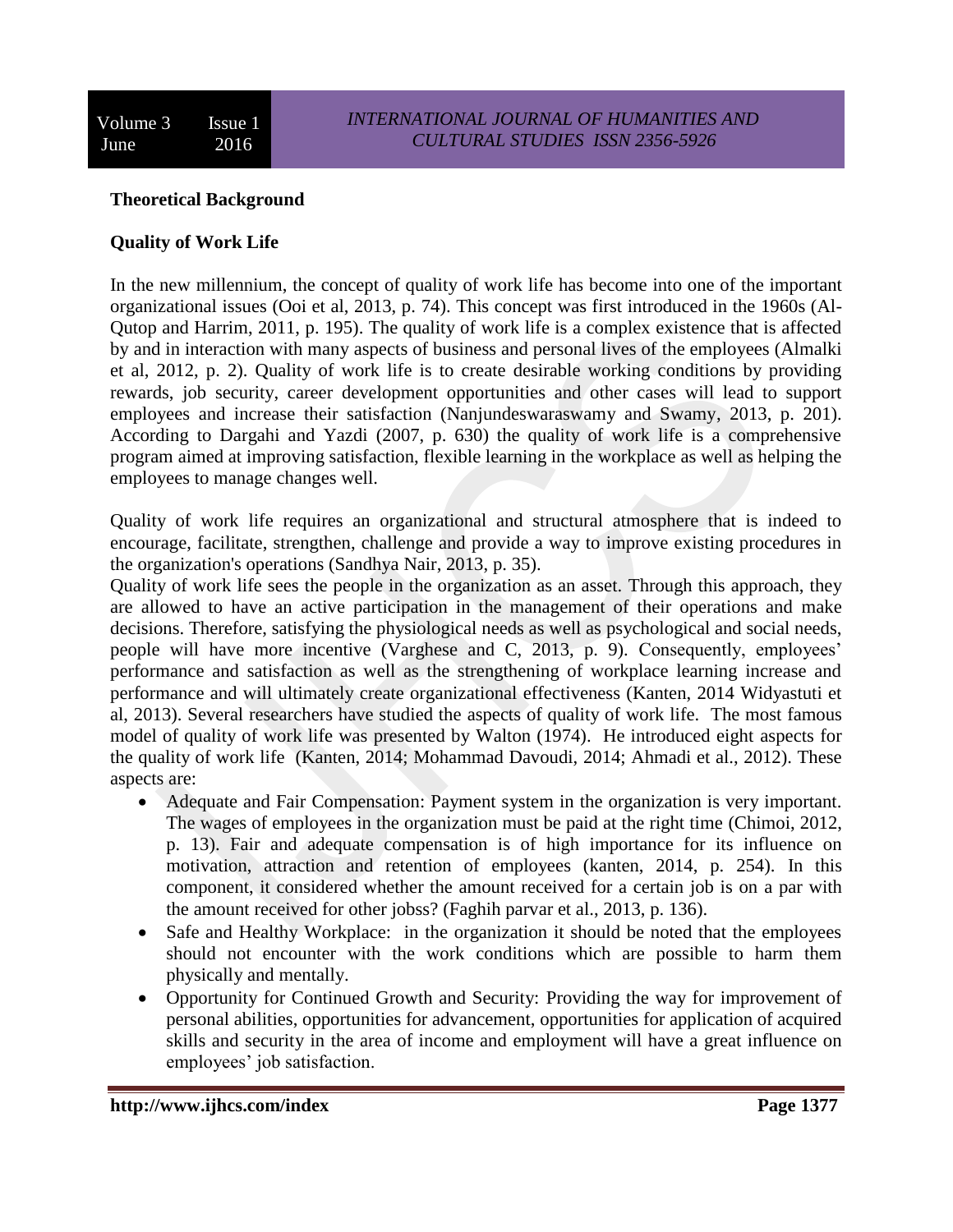- Constitutionalism in the Work Organization: indicates the existence of laws that protect employees in the organization.
- Social Relevance of Work Life: This component of the quality of work life focuses on social accountability to maintain good quality of work conditions.
- Total Life Space: today, employees have a great desire to create a balance between work life and personal life. Establishing a balance between work and personal lives of employees in a competitive environment is very difficult (Faghih parvar et al., 2013, 137). Creating this balance has a significant influence on their job satisfaction (Kanten, 2014, p. 255).
- Social Integration in the Work Organization: This aspect of the quality of work life focuses on the fact that how the employees belong to the organization.
- Development of Human Capacities: This component of the quality of work life refers to providing an environment that allows the employees to achieve more learning opportunities and independence (Kanten, 2014, p. 254). Learning opportunities and identification of the ability have positive influence on job satisfaction and job stress reduction, which will lead to improvement of the quality of work life (Faghih parvar et al., 2013, p. 137).

## **Organizational Silence**

Employees often have opinions, information and ideas to improve the organization. Sometimes they convey their opinions and ideas and some other times they prefer to remain silent (Cinar et al., 2013, p. 315). Organizational silence is to refrain from expressing any genuine suggestion about emotional, cognitive or behavioral assessments of conditions of the organization to someone who is able to compensate or change them (Wang and Hsieh, 2013, p. 786). Organizational silence is an important concept and is discussed in the topics of public administration (Karaca, 2013, p. 39). This organizational phenomenon is a sign of organizational disease and managers must identify and eliminate its major sources (Valikhani and Karpardaz, 2015, p. 3).

People show their silence in different ways in the organization; these not only include to be quiet and to remain silent, but would also include not to write, not to be present, not to be heard and to be neglected (Nikmaram et al., 2012, p. 1272). They also show their silence in other ways, such as low cooperation on issues such as knowledge sharing, collective brainstorming, identifying problems and possible solutions related to work and in severe cases setting out to create new problems and repeat them (Karaca, 2013, p. 40).

If we consider the silence on one side of continuum, the organizational voice is on the other side. Organization voice is the behavior based on the promotion that emphasizes creative challenges towards the improvement of organizational status and is less critical. Organizational voice emphasizes the recommendations to improve and change the procedures and generally improve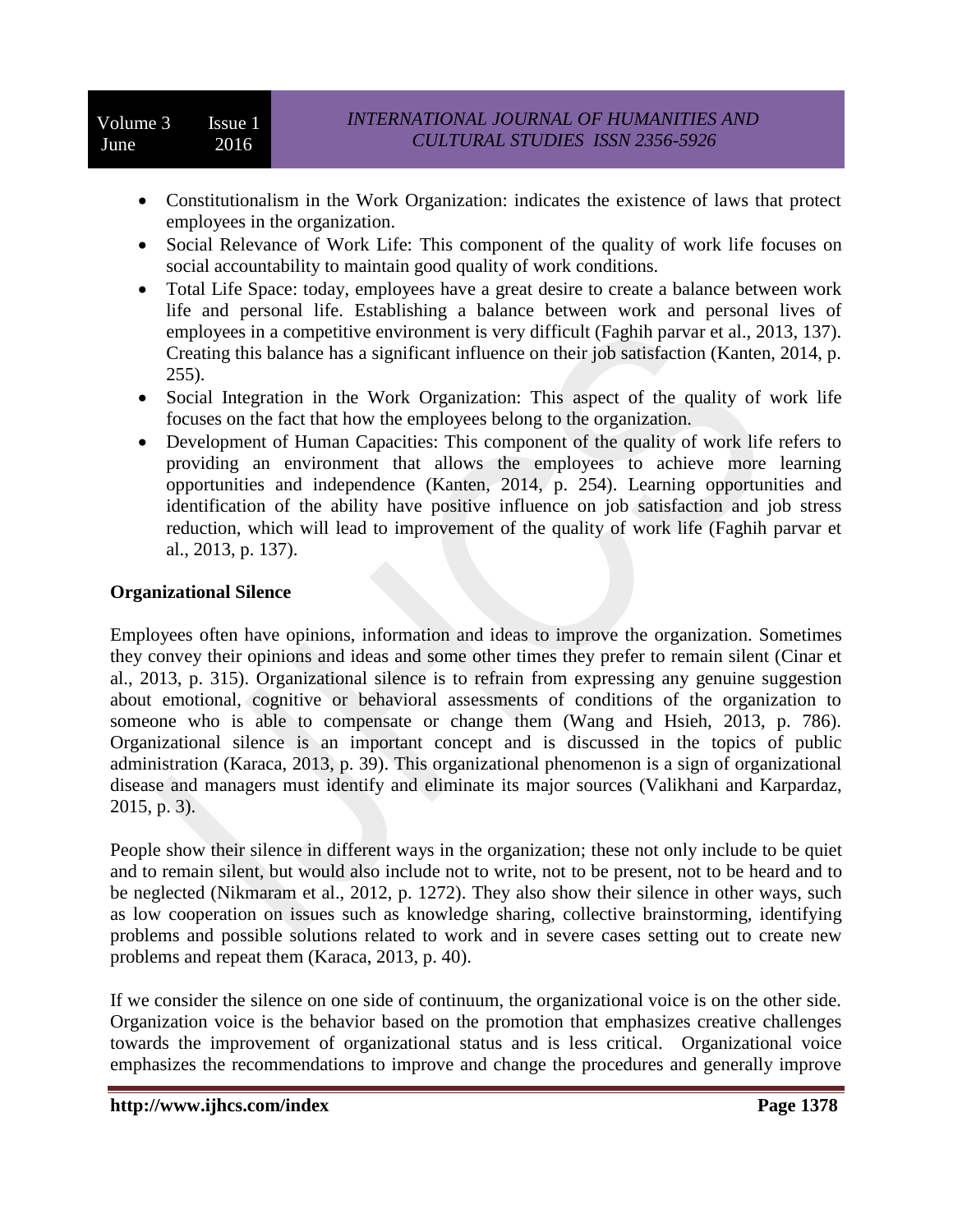and change the organization in order to meet the standard, even if others oppose those recommendations (Mowbray et al., 2014, p. 2). Although useful for the organization, the organizational voice is often associated with some risk and cost for others (Hsiung, 2012, p. 350).

Van Dyne et al. (2003) have considered three aspects of acquiescent silence, defensive silence, and Pro-social silence.

- Acquiescent silence: is the first aspect of organizational silence where the employees of the organization refrain from expressing information, views and ideas about the issues facing the organization based on consent and submission (Yıldız, 2013, p. 32); so, this type of silence suggests a non-cooperative behavior which is inactive more. (Ehtiyar and Yanardag, 2008, p. 53). In this type of silence, employees have low awareness of their silence and have little desire to make a difference in the organization in front of their colleagues (Zehir and Erdogan, 2011, p. 1391).
- Defensive Silence: is the second aspect of organizational silence where the employees of the organization refrain from expressing information, views and ideas about the issues facing the organization based on fear and self-protective motivation (Knoll and Dick, 2013, p. 351). Unlike the acquiescent silence of which a person is less aware, in defensive silence, he consciously decides to remain silent (Whiteside and Barclay, 2011, p. 253).
- Pro-social Silence: according to Van Dyne et al. (2003), this kind of silence is based on organizational citizenship behavior. They defined pro-social silent as refusal of information, ideas and opinions with regard to the organization in order to benefit others or on the basis of altruism and cooperation in the organization (Lu and Xie., 2013, p. 48). Pro-social silence is not created because of any pressure or organizational training. By pro-social silence, the employees show great desire for cooperation and do not transfer private information of the organization to unfit people (Tan, 2014, p. 1193).

Review of literatures shows that these two variables have been examined very much alone, but there is little survey of the relationship between these two variables. For example, Chang and Lee (2006) showed that the majority of employees feel that good working relationships, job attraction and satisfaction and organizational commitment are of the most important issues for the quality of work life. Brinsfield (2009) in a study titled "The Silence of Employees: Aspects, the Development of Measures and Survey of Related Factors" found that there is a negative and significant relationship between organizational commitment and both acquiescent and defensive silence. Deniz et al (2013) through a study titled "The Relationship between the Silence of Employees and Organizational Commitment in Private Companies" found that there is a significant and inverse relationship between affective commitment and defensive silence. Mehrabi et al. (2013) in a study titled "the Survey of the Effect on the Quality of Work Life on the Reduction of Organizational Silence" found that there is a significant and positive relationship between all aspects of quality of work life and organizational silence. Nikaeen et al. (2014) in a study titled "Do Organizational Rumors Emphasize the Effect of Organizational Silence and Organizational Commitment", conducted among employees of Qom Municipality,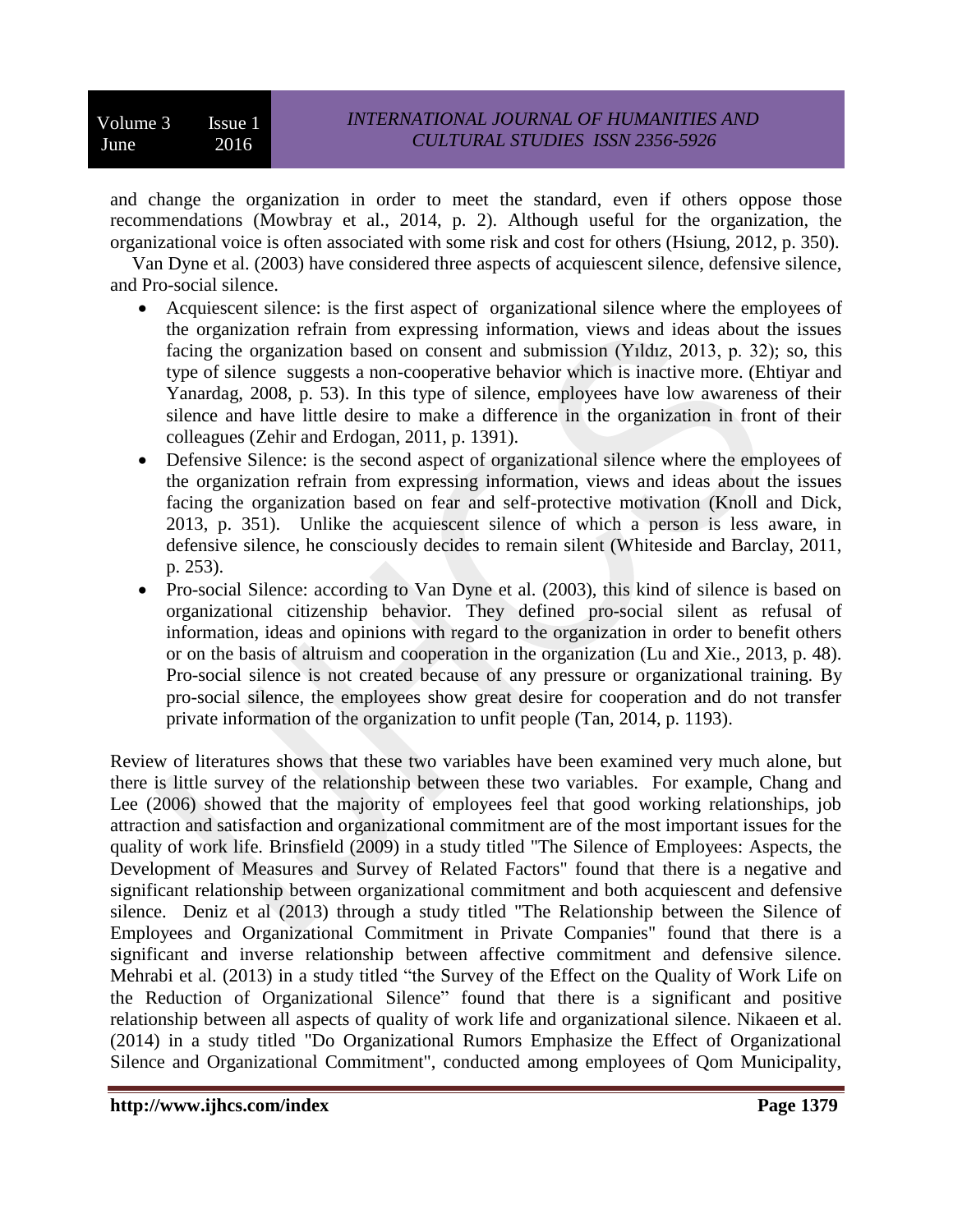found that in both control and non-control of the rumors, there is a significant and negative relationship between organizational silence and organizational commitment. RezaVeissi Pour et al. (2015) in a study titled "Investigating the Relationship between Quality of Work Life and Organizational Silence" found that there is a significant and inverse relationship between the quality of work life and organizational silence. They also found that there is a negative significant relationship between defensive and acquiescent silence. While, there is a positive and significant relationship between pro-social silence and organizational silence.

## **Research Method**

This study is an applied research, because the goal is to solve one certain problem. It is also strategically a quantitative research and is cross-survey in terms of aim. The statistical population of the research is the employees of Central Office of Fars Province Education Organization in the year 2014 containing about 460 people; therefore, according to Morgan Table, 210 questionnaires were distributed randomly among employees and only 180 of them were returned.

Instrument: data instrument and questionnaire were as follows: 1. Quality of Work Life Questionnaire: the questionnaire is designed according to Walton Questionnaire (Walton, 1974) and contains 29 items. The aspect of the questionnaire includes fair and adequate payment, safe and healthy workplace, opportunity for continued growth and security, constitutionalism in the work organization, social relevance of work life, total life space, social integration in the work organization, and development of human capacities. 2. Organizational Silence Questionnaire: to assess the employees' avoidance of expressing their opinions and concerns Van Dyne et al. questionnaire (2003) was used. The questionnaire included 15 items and aims to assess pro-social silence, defensive silence, and acquiescent silence. Content validity was used to examine the validity of the questionnaire. The opinions of professors and experts were used to confirm the fact that whether the designed items were appropriate to assess the considered hypotheses or not. To ensure the reliability of the questionnaires, they were randomly conducted among a sample of 30 people and its reliability coefficient, based on Cronbach's alpha, was respectively 0.87 and 0.79 for the quality of work life and organizational silence questionnaires which suggests that the used instrument was appropriate. In this study, 89% of the sample was male and 11% were female. The highest frequency of the respondents was in the age group of 40-50 years old (64%) and lowest frequency was in the age group of 30 years old and minus with the frequency of and 8.3 %. In terms of service records, the findings of the study showed that the lowest percentage (4.1) of the examined sample with less than 5 years of service as well as the highest percentage (64.3) of it had a record of over 20 years of service. In order to analyze the study hypotheses, partial least squares (PLS) modeling by using SMARTPLS software was used to analyze the data. PLS is a variance-based method which has fewer conditions compared with the same techniques of structural equations such as Lisrel and Amos. It also does not have volume limit and the selected sample can be equal or less than 30 (Gary and Terry, 2003, p. 416). It is also a powerful way when measuring items are limited and distribution of variables is uncertain (Hair et al., 1998,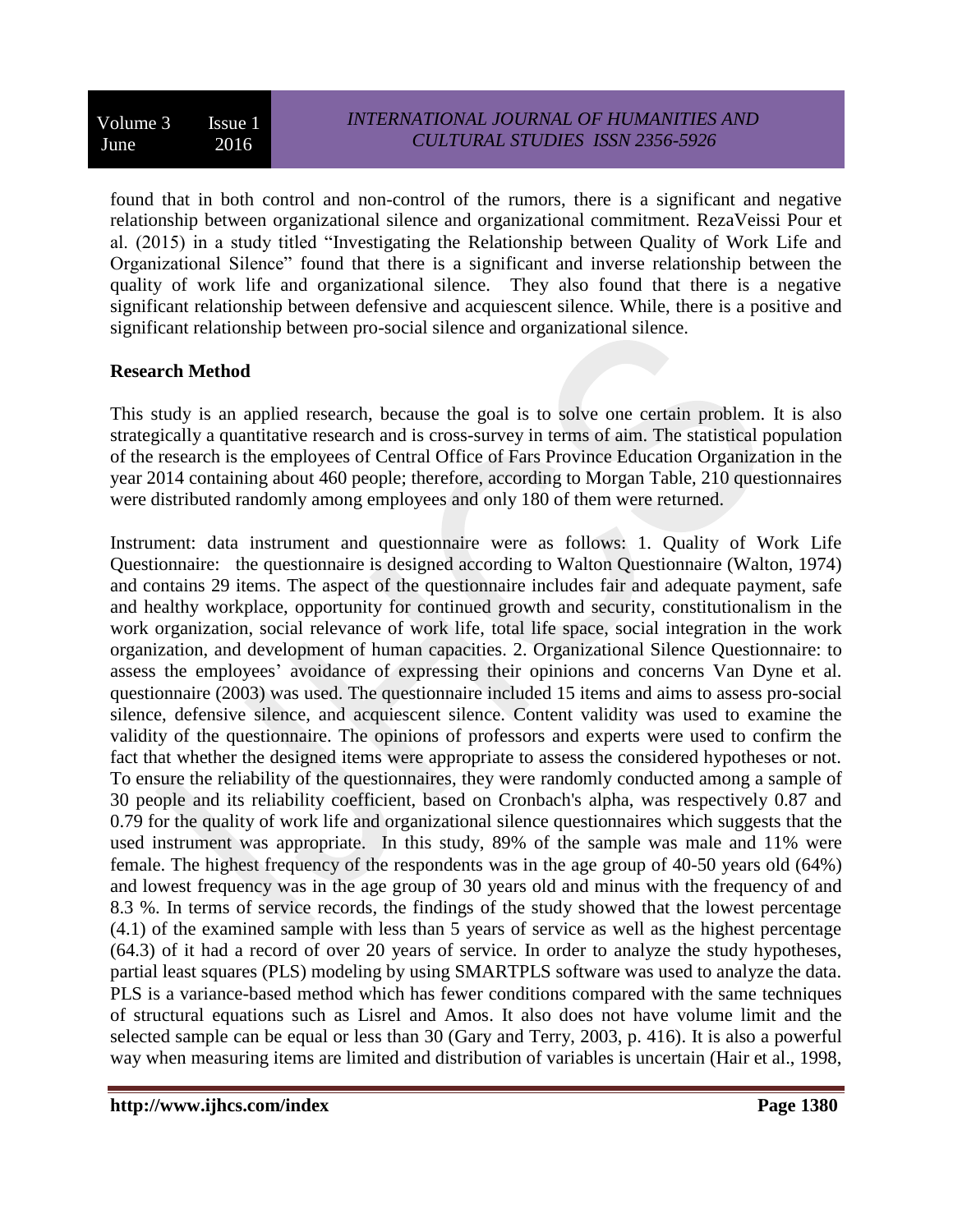p. 26). PLS uses multiple regression and for each sector of regression model, effect coefficient (R), significance number (t) and coefficient of determination (R2) are calculated.

# **Findings**

The first hypothesis: There is a significant relationship between quality of work life and organizational silence.

Figure 1 shows the first hypothesis test in the Bootstrapping state. The values shown on the arrows in Figure 1 are the t-value. If these values are between  $-1.96$  and  $+1.96$ , the relationship is not significant and if they are out of this range, the relationship is significant at confidence level of 95%. Regarding that the t-value in Figure 1 for the relationship between quality of work life and organizational silence is less than -1.96 (equal to -17.237), there is a negative and significant relationship between these two variables.



*Figure 1: Output of PLS software in the Bootstrapping state*

Figure 2 shows output of PLS software in PLS algorithm state, since the correlation coefficient for the first hypothesis is obtained -0.728, a strong negative correlation exists between the quality of work life and organizational silence. As a result, the first hypothesis of the study is confirmed.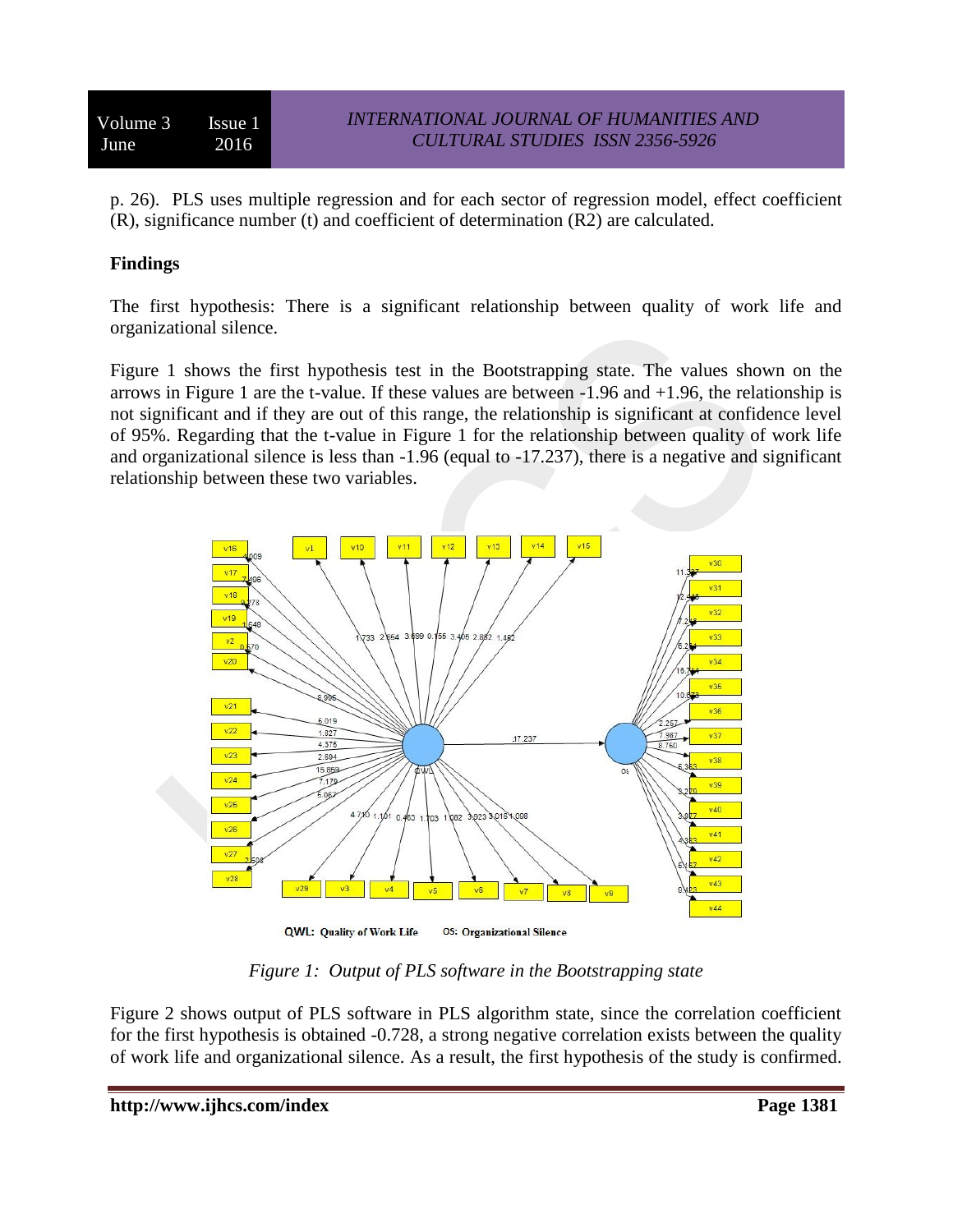# *INTERNATIONAL JOURNAL OF HUMANITIES AND CULTURAL STUDIES ISSN 2356-5926*

Also regarding that the values obtained within the circle of organizational silence is 0.530, the quality of work life can explain 53% of the variance of the variable of organizational silence.



*Figure 2: Output of PLS software in PLS algorithm state*

The second hypothesis: there is a significant relationship between the quality of work life and the aspects of organizational silence.

Figure 3 shows output of PLS software for the second hypothesis in the Bootstrapping state. As can be seen, the t-value of the relationships between the quality of work life and defensive silent and acquiescent silence is less than -1.96 and it is between -1.96 and +1.96for the pro-social silence. Therefore, according to the explanations stated, there is a negative and significant relationship between the quality of work life and both acquiescent silence and defensive silence.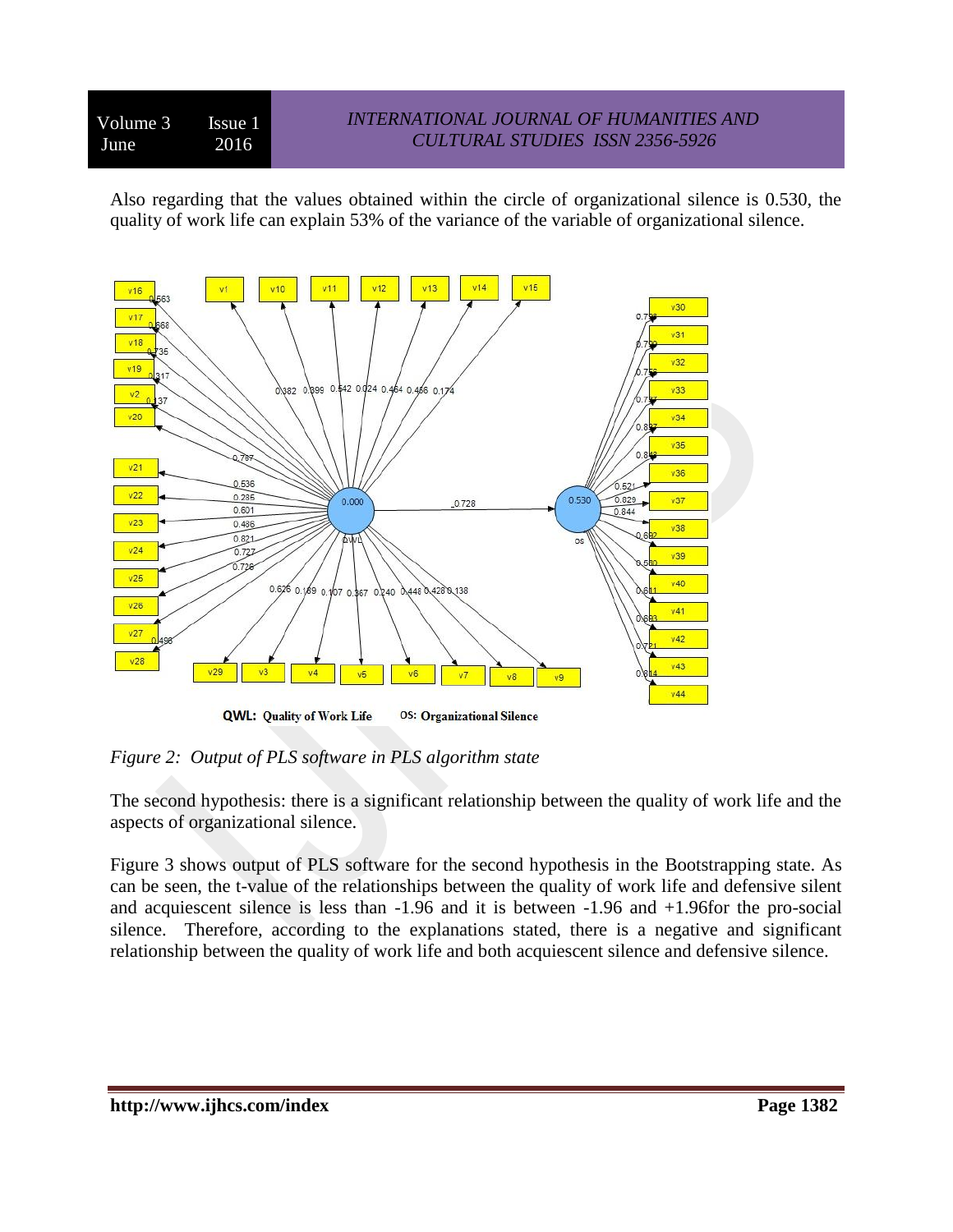

*Figure 3: Output of PLS software in the Bootstrapping state for the second hypothesis*

Also according to Figure 4 which shows output of the software in the PLS algorithm state, there is a negative and significant relationship between the quality of work life and acquiescent silence and defensive silence with correlation coefficients of -0.779 and -0.632. Therefore, the highest correlation is between the quality of work life and acquiescent silence i.e. -0.779 and the lowest coefficient is between the quality of work life and defensive silence i.e. -0.623 and there is no significant relationship between the quality of work life and pro-social silence.

According to Figure 4, quality of work life can explain 60.6% of acquiescent silence variable and 39.9% of defensive silence variable.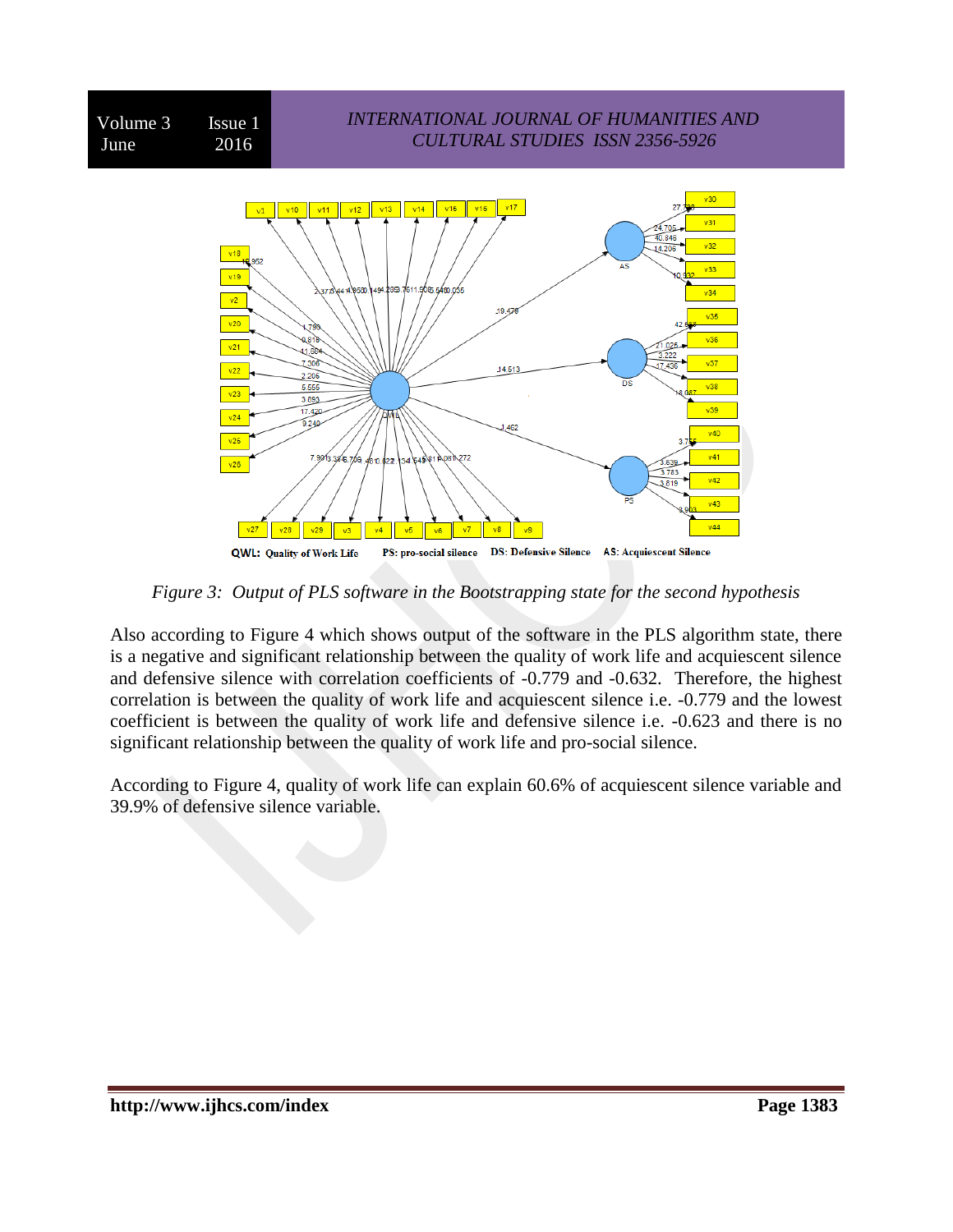

**QWL: Quality of Work Life** 

*Figure 4: Output of PLS software in PLS algorithm state for hypothesis 2*

In order to examine the effect of each component of quality of work life on the organizational silence, in PLS software, the aspects of quality of work life are considered as the independent variables and organizational silence as the dependent variable and relationships between them are measured.

The third hypothesis: there is significant relationship between quality of work life and organizational silence.

As in Figure 5, all aspect of the quality of work life, fair and adequate payment, development of human capacities, total life space, opportunity for continued growth and security, constitutionalism in the work organization, and safe and healthy workplace have a negative and significant relationship with organizational silence.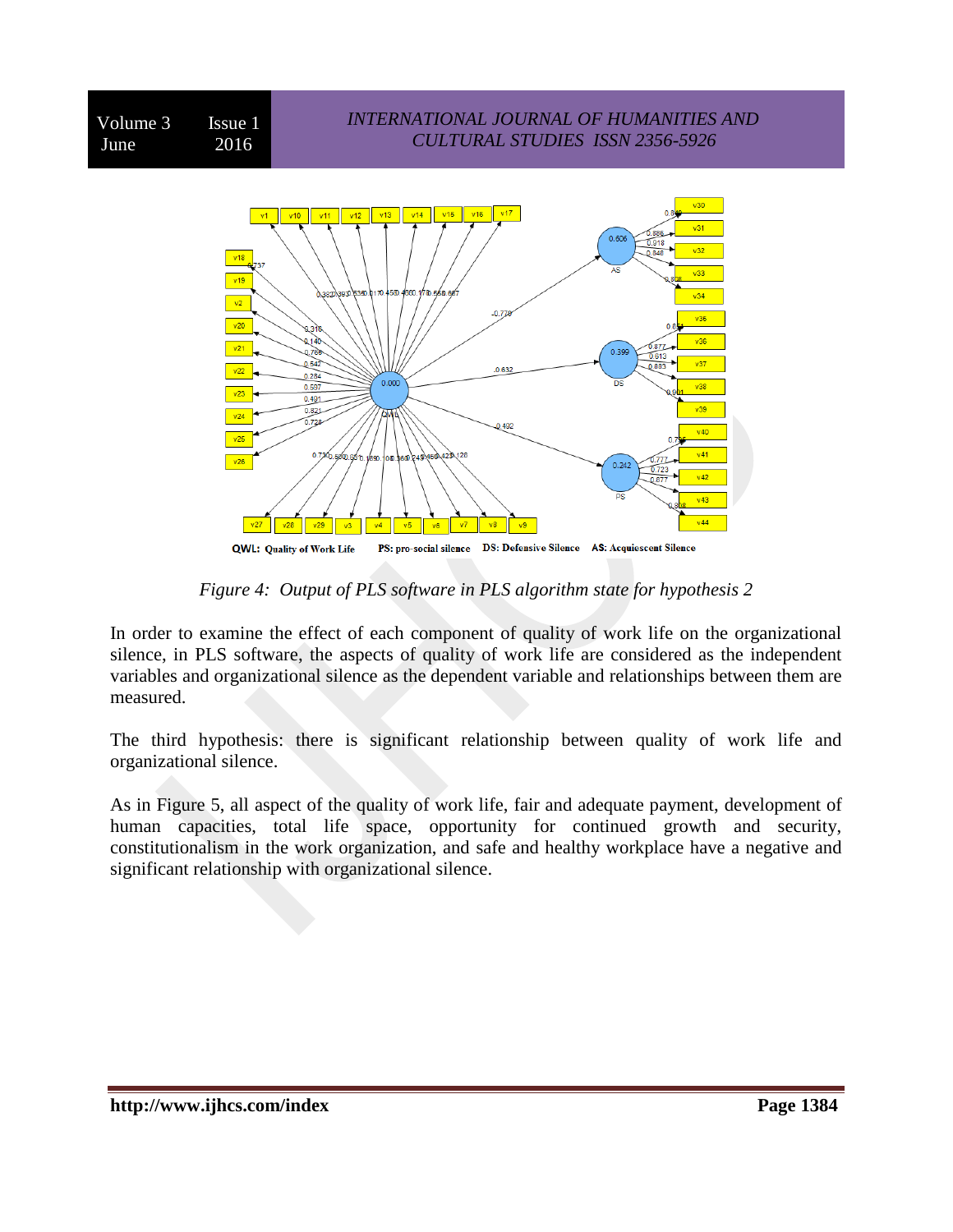

*Figure 5: the relationship between the quality of work life and the organizational silence in the Bootstrapping state*

Also according to Figure 6, from among the eight aspects influencing the organizational silence, in terms of effectiveness, the development of human capabilities with the coefficient -0.936, is in the first place and opportunity for continued growth and security with the coefficient of -0.198 is in the last place.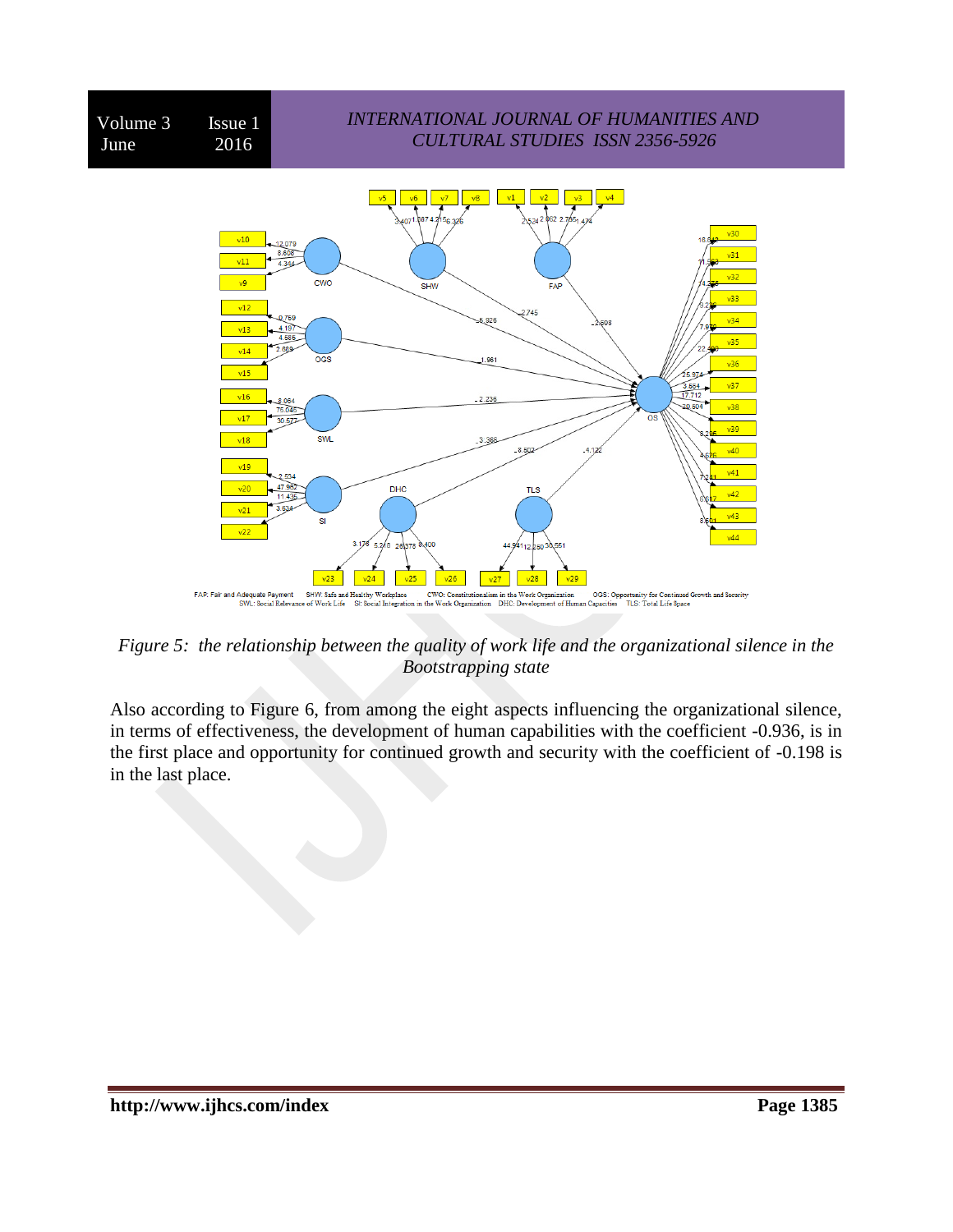

*Figure 6: the relationship between the quality of work life and the organizational silence in the PLS Algorithm state*

#### **Discussion and Conclusion**

Organizational silence is a common phenomenon in organizations and an existing reality and tangible for managers and employees. The important fact is that employees' different motivation lead to a special kind of silence and as a result they deliberately refuse to present their information, opinions, and ideas and create some kind of silence. Most researchers and scholars of management and organization have criticized the silence according to the various perceptions and events from their own perspective and pointed out its consequences. In this regard, researchers have proposed that what causes the silence in the organizations is subject to a process which is greatly influenced by a series of management and organizational variables. The results show that there is a negative and significant relationship between quality of work life and organizational silence. The study results are in conformity with the results of the study by Reza Veissi Pour et al. (2015); so that, by increasing the quality of work life the organizational silence reduces. The results of the second hypothesis suggest that there is a significant negative relationship between the quality of work life and defensive and acquiescence silence. Also, there is no significant relationship between quality of work life and pro-social silence. In the organizations with low quality of work life, people refrain from expressing their ideas, opinions, and comments to protect themselves and avoid organizational problems. Also, low quality of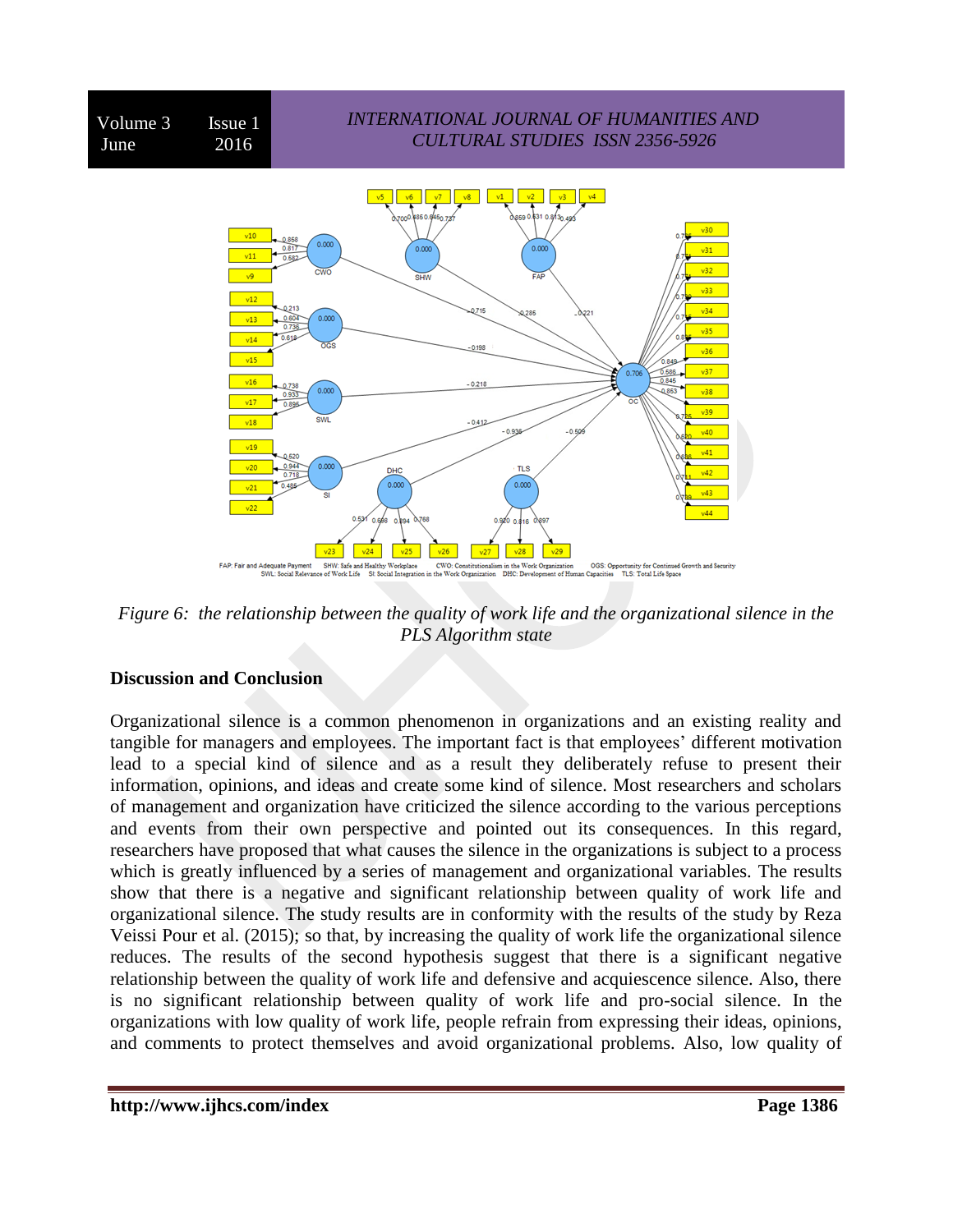work life in the organization leads to the increased acquiescence silence where the employees become isolated and obedient and refrain from expressing their ideas, opinions, and comments.

The results of the third hypothesis suggest that there is a negative and significant relationship between all aspects of quality of work life and organizational silence. There is a negative and significant relationship between the workplace and total life space and organizational silence. Therefore, the organization can prevent the employees' silence by creating a healthy and secure environment and reasonable working hours. There is a negative relationship between fair and adequate payment and organizational silence. According to the Equity Theory, when employees feel there is inequality in the organization, they become indifferent and silent in regard with organizational issues. There is a negative and significant relationship between constitutionalism in the work organization and organizational silence. This means that freedom of speech without fear of official reaction and the domination of law over man ruling leads to the reduction of organizational silence. Reduction of opportunity for continued growth and security, lack of development of human capacities, and lack of integration, according to the results of the third hypothesis and lack of social relevance of work life lead to the increased organizational silence. This means that failure to provide improved individual abilities, development opportunities, opportunities to apply skills acquired, provide security of income and employment, employees' perceptions about social responsibility in the organization, lack of atmosphere of a sense of belonging to the organization, and also lack of benefit of employees of various skills and access to appropriate information about jobs lead to the employees' increased organizational silence and they will be indifferent to organizational problems. Regarding that organizational silence is a new issue in the field of management and organization, and especially in our country, fieldwork on it is rarely taken into account, it is necessary to conduct other studies with multiple samples.

According to the results the following proposals are put forward:

- To create a reward system based on performance
- To award employees in an official ceremony attended by all employees
- To provide the conditions for people to express opinions without fear of managers
- To set up some rules in support of the employees
- To increase the enthusiasm and desire of managers to take employees' ideas
- To provide workshops and training programs to enhance the skills and abilities of the employees
- To improve working conditions of health and safety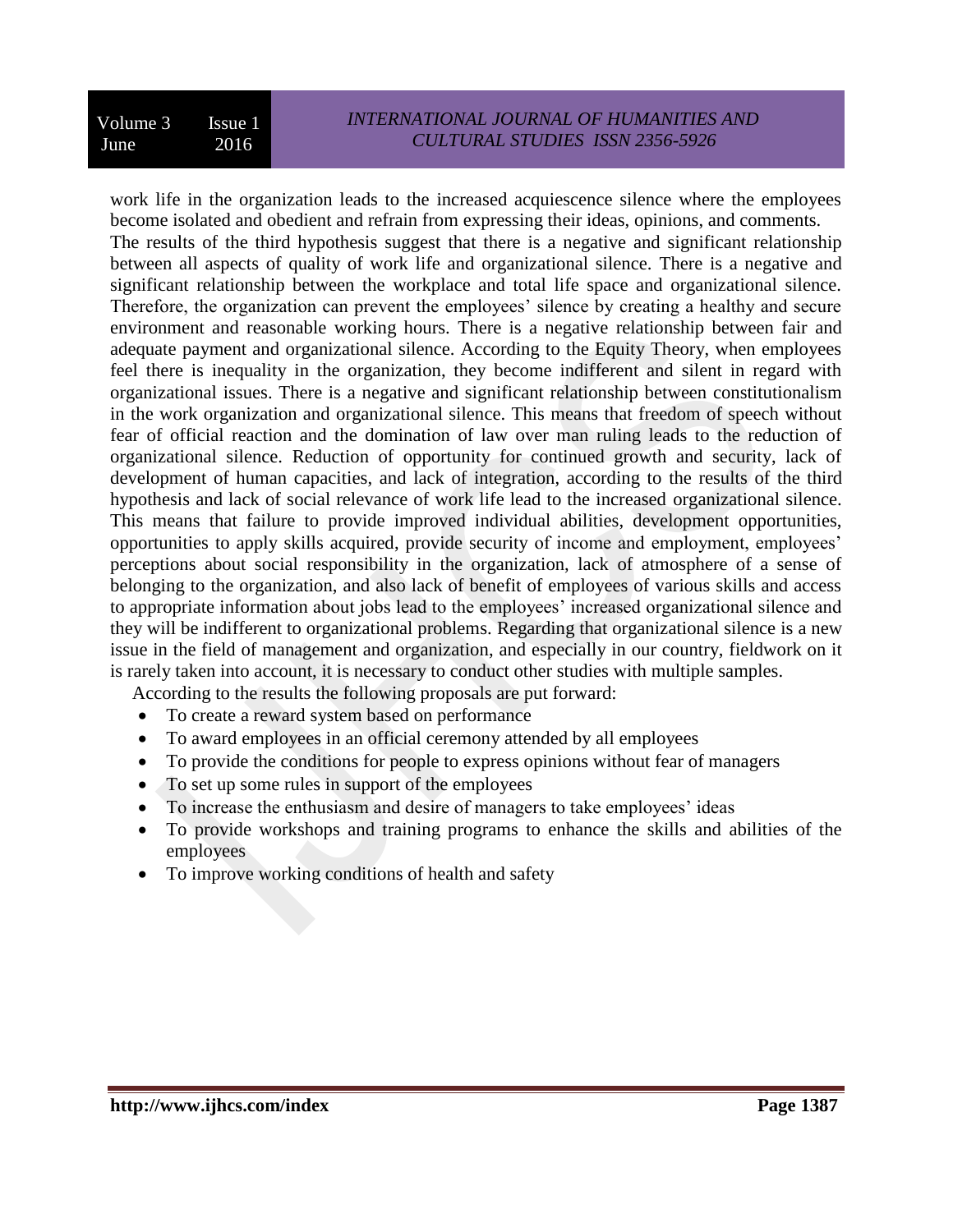#### **References**

Ahmadi, F., Salavati, A., Rajabzadeh, E. (2012). "Survey Relationship between Quality of Work Life and Organizational Commitment in Public Organization in Kurdistan Province ". *Interdisciplinary Journal of Contemporary Research in Business*, 4, 1, 235-246.

Almalki, M J., FitzGerald, G., Clark, M. (2012). "Quality of work life among primary health care nurses in the Jazan region, Saudi Arabia: a cross-sectional study ". Human Resources for Health, 10, 30, 1-13 available on [http://www.human-resources-health.com/content/10/1/30.](http://www.human-resources-health.com/content/10/1/30)

Al-Qutop, M-AY., and Harrim, H. (2011). "Quality of Work life Human Well-being Linkage: Integrated Conceptual Framework ". *International Journal of Business and Management*, 6, 8, 193-205.

Beheshtifar, M., Borhani, H &Nekoie.Moghadam, M. (2012). "Destructive Role of Employee Silence in Organizational Success ". *International Journal of Academic Research in Business and Social Sciences*, 2 (11), 275-282.

Brinsfield, Ch. T. (2009). "Employee Silence: Investigation of Dimensionality Development of Measures, and Examination of Related Factors ". PhD thesis, Ohio State University.

Chimoi, S M. (2012). "Quality of Work Life and Competitive Advantage at the Ministry of Finance, Kenya ". MBA Thesis, School of Business, University of Nairobi.

Cinar, O., Karcioglu, F., & Aliogullari, Z. D. (2013). "The Relationship between Organizational Silence and Organizational Citizenship Behaviour: A Survey Study in the Province of Erzurum, Turkey ". 9 th International Strategic Management Conference, Procedia - Social and Behavioural Sciences 99, 314-321.

Dargahi, H., and Yazdi, M.K. (2007). "Quality of Work life in Tehran University of Medical Sciences Hospitals' Clinical Laboratories Employees ". *Pakistan Journal of Medical Sciences*, 23, 4 630-633.

Deniz, N., Noyan, A., and Ertosun, O. G. (2013). "The Relationship between Employee Silence and Organizational Commitment in a Private Healthcare Company ". 9th International Strategic Management Conference Procedia - Social and Behavioral Sciences 30, 1731 – 1735.

Dimitris, Bouradas., Vakola, Maria. (2007). "Organizational Silence: A New Challenge for Human Resource Management ". Athens. University of Economics and Business.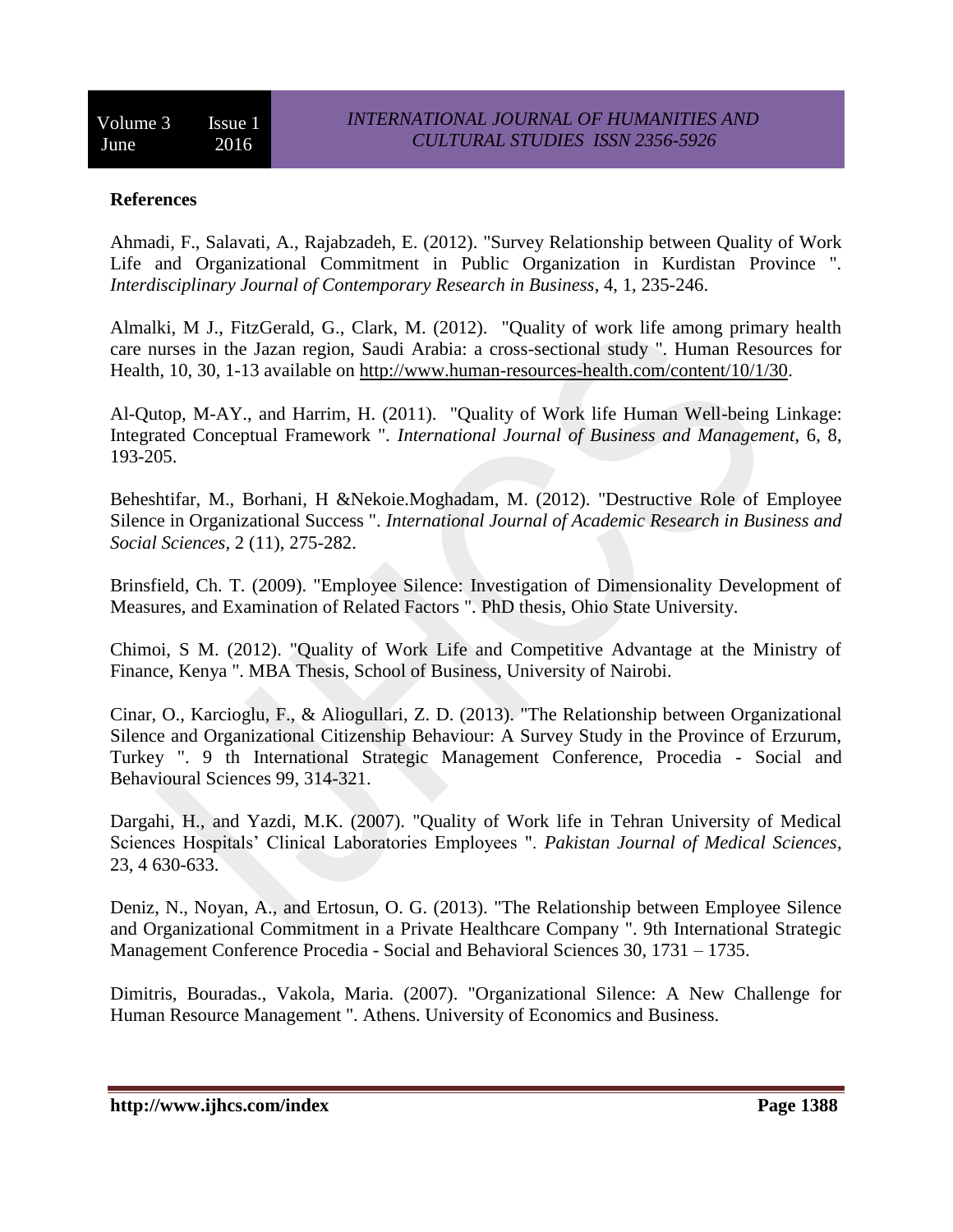Ehtiyar, R., & Yanardag, M. (2008). "Organizational Silence: a Survey on Employees Working in a Chain Hotel ". Tourism and Hospitality Management, 14 (1), 51-68.

Faghih parvar, M R., Allameh, S M., Ansari, R. (2013). "Effect of Quality of Work Life on Organizational Commitment by SEM (Case Study: OICO Company) ". *International Journal of Academic Research in Business and Social Sciences*, 3, 10, 135-144.

Gary, F. T., and Terry, A. B. (2003). "Determinants of the relative advantage of a structured SDM during the adoption stage of implementation ". Information Technology and Management, 20, 409–428.

Gayathiri, R., and Ramakrishnan, L .(2013). Quality of Work Life – Linkage with Job Satisfaction and Performance. *International Journal of Business and Management Invention*, 2 (1), 1-8

Hair, J. F., Anderson, R. E., Tatham, R. L., and Black, W. C. (1998). "Multivariate Data Analysis ". Upper Saddle River: Prentice Hall.

Hsiung, H. H. (2012). "Authentic Leadership and Employee Voice Behaviour: A Multi-Level Psychological Process ". Journal Business Ethics, 107, 349-361.

Kanten, P. (2014). "Effect of Quality of Work Life (Qwl) on Proactive and Pro-social Organizational Behaviors: A Research on Health Sector Employees ". *The Journal of Faculty of Economics*, 19, 1, 251-274.

Karaca, K. (2013). "An Exploratory Study on the Impact of Organizational Silence in Hierarchical Organizations: Turkish National Police Case ". *European Scientific Journal,* 9 (23), 38-50.

Knoll, M., & Dick, R. V. (2013). "Do I Hear the Whistle …? A First Attempt to Measure Four Forms of Employee Silence and Their Correlates ". *Journal Business Ethics*, 113, 349-362.

Lee, Y. W., Dai, Y. T., Park, C. G., & McCreary, L. L. (2013). Predicting quality of work life on nurses' intention to leave. *Journal of Nursing Scholarship*, 45(2), 160-168.

Lu, J., & Xie, X. (2013). "Research on Employee Silence Behaviour: A Review Based on Chinese Family Enterprise ". Asian Social Science, 9 (17), 47-52.

Mehrabi, J., Nilipour Tabatabaei, S.A., Aghababapoor, T., and Shafiee, T. (2013). Studying the effect of quality of work life on reduction of organizational silence. *Journal of International Academic Research For Multidisciplinary*, Volume 1, Issue 9, 190-204.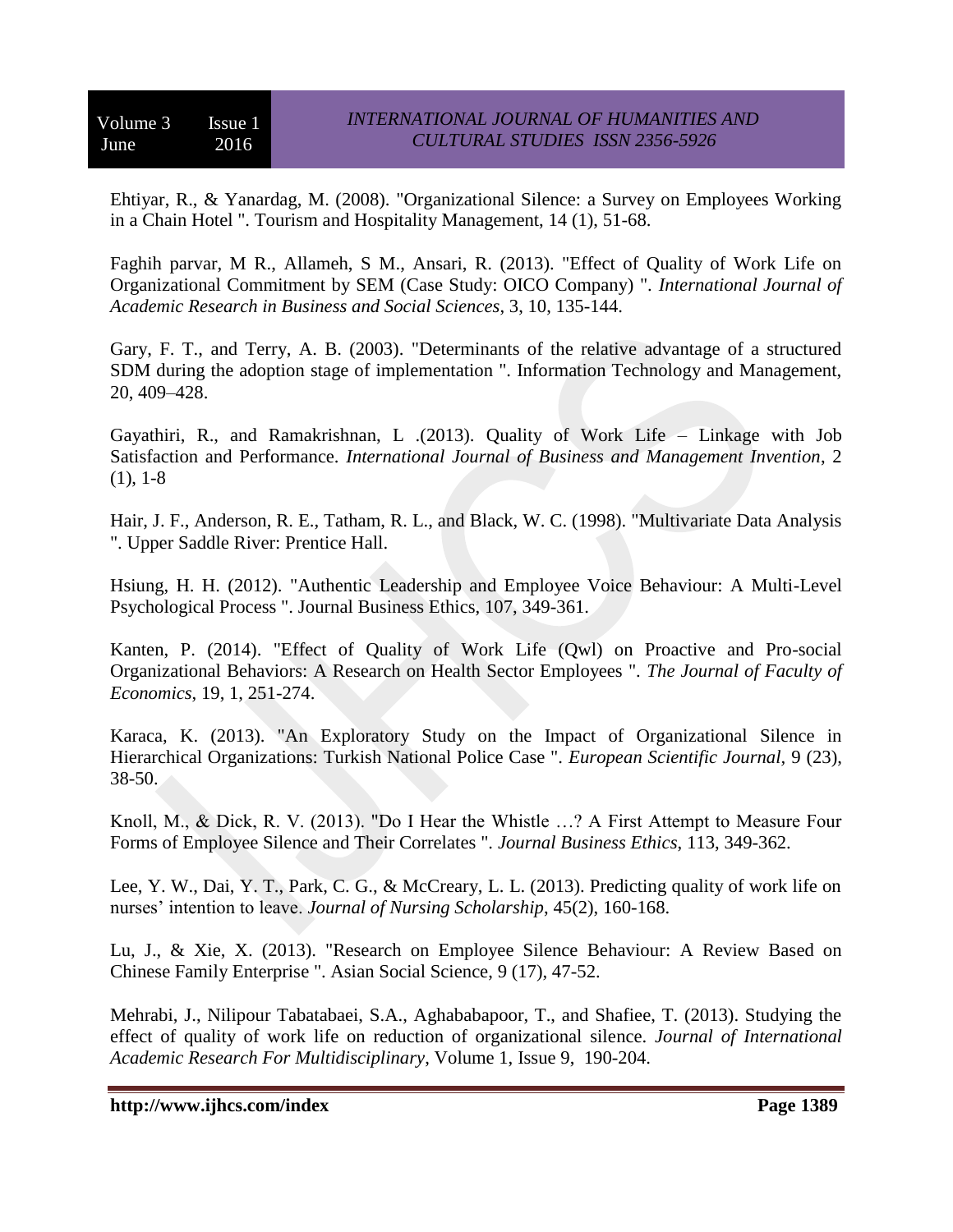Mohammad Davoudi, A H. (2014). "The Study Relationship between Quality of Work Life and human Resource Development of teachers ". *International Journal of Management and Humanity Sciences*, 3, 1, 1269-1280.

Morrison, E. U. & Milliken, F. J. (2000). "Organizational Silence a Barrier to Change and Development in a Pluralistic World". Academy of Management Review, Vol. 25, No. 4, Pp, 706- 25.

Mowbray., P. K., Wilkinson, A., & Tse, H. H. M. (2014). "An Integrative Review of Employee Voice: Identifying a Common Conceptualization and Research Agenda ". International Journal of Management Reviews, 1-19.

Nanjundeswaraswamy, T.S., Swamy, D. R. (2013). "Review of Literature on Quality of Work Life ". *International Journal for Quality Research*, 7, 2, 201-214.

Narehan, H., Hairunnisa, M., Norfadzillah, R. A., & Freziamella, L. (2014). The effect of quality of work life (QWL) programs on quality of life (QOL) among employees at multinational companies in Malaysia. Procedia-Social and Behavioral Sciences, 112, 24-34.

Nik Aeen, M., Zarei, R., and Zarei Matin, H. (2014). "Do Organizational Rumors Emphasize the Influence of Organizational Silence over Organizational Commitment? ". *Journal of Social Issues & Humanities*, 2 (1), 88-93.

Nikmaram, S., Gharibi Yamchi, H., Shojaii, S., Ahmadi Zahrani, M., and Alvani, S M. (2012). "Study on Relationship between Organizational Silence and Commitment in Iran ". World Applied Sciences Journal, 17 (10), 1271-1277.

Ooi, K. B., Lee, V. H., Chong, A. Y. L., & Lin, B. (2013). Does TQM improve employees' quality of work life? Empirical evidence from Malaysia's manufacturing firms. Production Planning & Control, 24(1), 72-89.

Rezabeygi, S and Almasi, D. (2014). "Organizational Silence: A Dangerous Phenomenon in the Way of the Organizational Progress ". *International Journal of Basic Sciences & Applied Research*, 3, 300-306.

Rezaveisipour, E., Batmani, F., AND Ahmadi, K. (2015). Investigating the Relationship between the Quality Of Work Life And Organizational Silence. *Indian Journal of Fundamental and Applied Life Sciences*, 5 (S4), 510-518.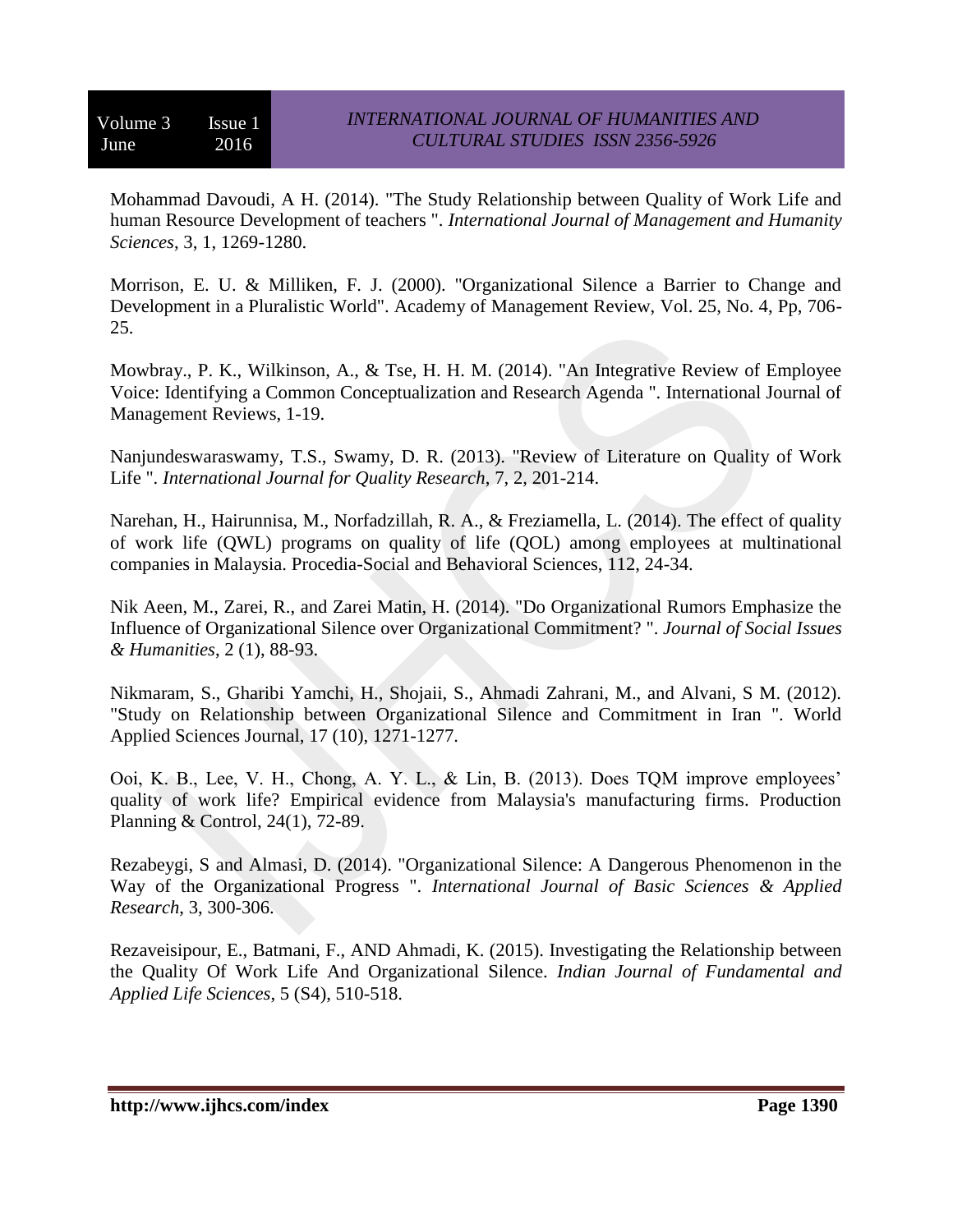Samadi, A., sohrabi, R., & Sarayvand, E. (2013). "The Study of Organizational Learning Influence on Organizational Silence ". *Journal of Basic and Applied Scientific Research,* 3 (8), 556-561.

Sandhya Nair, G.S. (2013). "A Study on the Effect of Quality of Work Life (Qwl) on Organizational Citizenship behavior (OCB) ". *Integral Review- A Journal of Management*, 6, (1), 34-46.

Shojaie, S., Zaree Matin, H., and Barani, Gh. 2011. "Analyzing the Infrastructures of Organizational Silence and Ways to Get Rid of it". Procedia - Social and Behavioral Sciences 30, pp. 1731 – 1735.

Tahmasebi, F., Sobhanipour, S.M.R & Aghaziarati, M. (2013). Burnout; Explaining the Role of Organizational Silence and Its Influence (Case study: Selected Executive Organizations of Qom Province). *Journal of Basic and Applied Scientific Research*, 3(8), 272-282.

Talebi, B., PakdelBonab, m. Zemestani, gh., and . Aghdami, N. (2012). "Investigating the Relationship between the Employee's Quality of Work Life (QWL) and Their Effectiveness in Banking ". European Journal of Experimental Biology, Vol. 2(5): 1839 -1842.

Tan, C. (2014). "Organizational Justice as a Predictor of Organizational Silence ". Educational Research and Reviews, 9, 1190-1202.

Ullah, I., and Yasmin, R. (2013). "The Influence of Human Resource Practices on Internal Customer Satisfaction and Organizational Effectiveness ". Acta Universitatis Danubius, 5, 1, 5- 38.

Valikhani, M., & Karpardaz, H. (2015). "The Effect of Evaluation of Factors Affecting Organizational Silence (Case Study: PARSIAN Insurance in Esfahan) ". International Journal of Academic Research in Business and Social Sciences, 5 (2), 1-10.

Van Dyne, L., Ang, S., and Botero, I. C. (2003). "Conceptualizing Employee Silence and Employee Voice as Multidimensional Constructs ". *Journal of Management Studies*, 40(6), 1359- 1392.

Varghese, S., J, C. (2013). "Quality of Work Life: A Dynamic Multidimensional Construct at Work Place – Part I ". *Guru Journal of Behavioral and Social Sciences*, 1, 1, 8-16.

Walton, R. F. (1974). "Quality of Work life: what is it?". Sloan Management Review, fall.